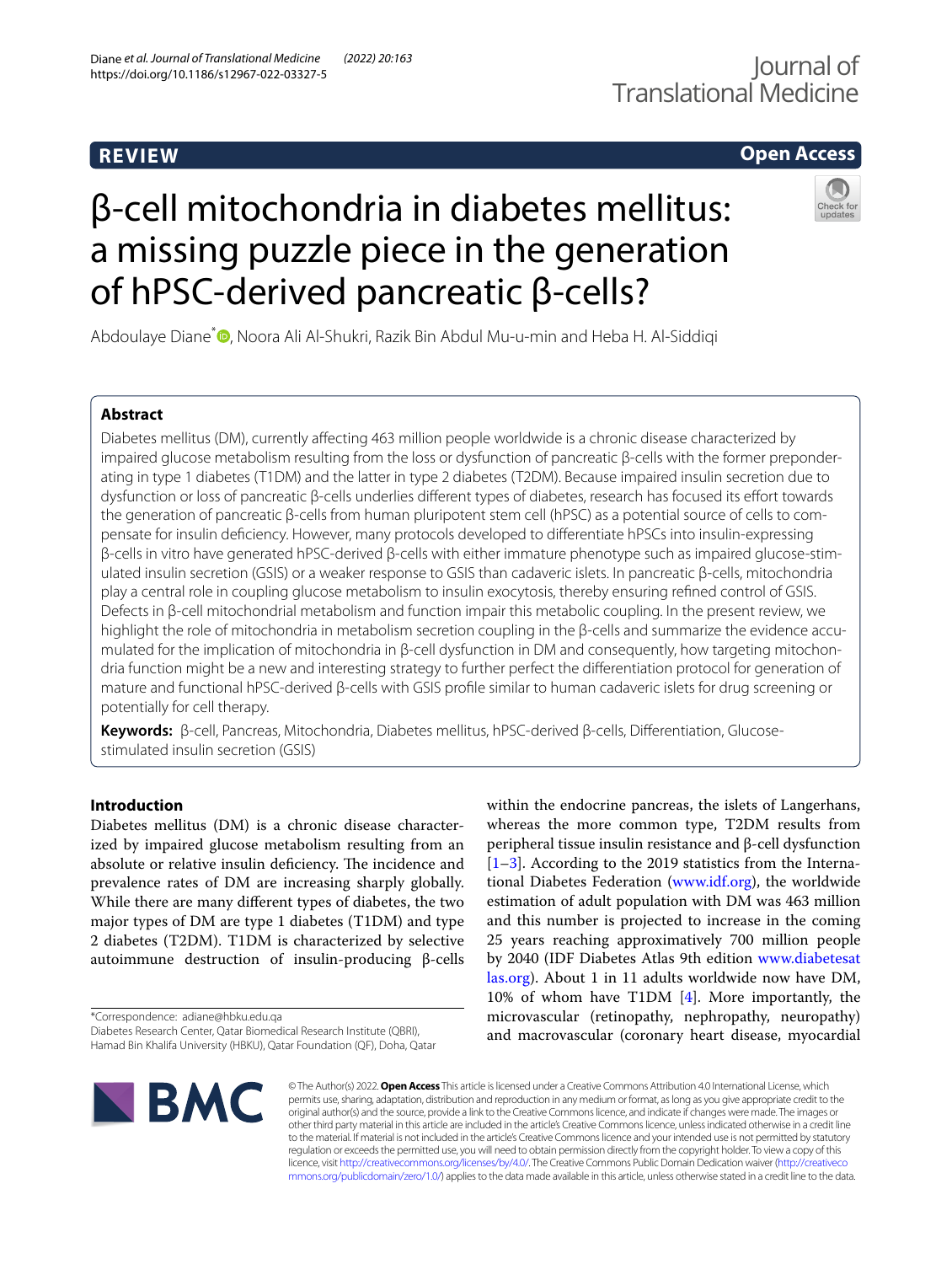infarction, and stroke) complications associated with DM are extremely costly and difficult to manage, representing a major social, medical and fnancial challenge for both western and developing countries [\[5](#page-7-3)[–9](#page-7-4)]. Current pharmacological treatments for T1DM mostly rely on daily exogenous insulin injections to control glycemia or whole pancreas and islet cell transplantation as an alternative [[10\]](#page-7-5). The islet transplantation approach is circumscribed by a serious scarcity of donor tissues and a potential risk of tissue rejection [\[11\]](#page-7-6). Generation of transplantable human β-cells from human induced pluripotent stem cells (hiPSCs) is a future goal of stem cell therapeutics. Moreover, hiPSC-derived β-cells from patients with DM are also critical to gain a better understanding of the disease and its progression [[12\]](#page-7-7). To reach that goal, there is massive effort to efficiently and reproducibly differentiate hPSCs into insulin-expressing β-cells using multi-stages directed diferentiation protocols that recapitulate the specifc stages of pancreas development. Nevertheless, diferentiation attempts do not always result in functional insulin-expressing β-cells instead the diferented β-cells show immature phenotype with impaired response to glucose stimulated insulin secretion (GSIS). Both in vivo and in vitro studies highlighted key links between mitochondrial activity and ß-cell functionality [[13,](#page-7-8) [14\]](#page-7-9). Interestingly, functional and morphological impairments of β-cell mitochondria have been associated with insulin secretory defects in diabetic patients as well as in insulinresistant iPSC  $[15, 16]$  $[15, 16]$  $[15, 16]$ . Therefore, defects in mitochondrial function could contribute to immature phenotypes observed in hPSC-derived pancreatic β-cells.

For T2DM, although the magnitude of the health problems caused by the disorder is well recognized [[17\]](#page-7-12), the pathogenesis of the disease remains enigmatic. Pioneering work in the 1960s has demonstrated that T2DM evolves when β-cells fail to release appropriate amounts of insulin in response to glucose [[18,](#page-7-13) [19\]](#page-7-14). Later, subsequent fndings have defned T2DM or non-insulin dependent diabetes as a metabolic syndrome characterized by insulin resistance and progressive loss of pancreatic β-cell function or both  $[20, 21]$  $[20, 21]$  $[20, 21]$  $[20, 21]$ . Currently, defective insulin secretion emerges as the main culprit pathogenic factor in T2DM [\[22](#page-8-0)], changing, accordingly many research approaches on the treatment and management of T2DM. Therefore, a lot of effort is driven towards finding the optimal diferentiation protocol for the generation of hPSC-derived insulin-expressing pancreatic β-cells as a potential source of cells for the future.

There is consensus that mitochondrial metabolism is a major determinant of insulin secretion from pancreatic β-cells. More specifcally, mitochondria mediate β-cell responses to extracellular glucose by generating ATP and initiating a cascade of events culminating in the release of insulin, and disruption of mitochondrial oxidative metabolism impairs GSIS [[23,](#page-8-1) [24\]](#page-8-2). Mitochondria also play a critical role in controlling β-cell mass. Thus, mitochondrial dysfunction causes change in mitochondrial membrane potential, which leads to mitochondria-mediated apoptosis [[25](#page-8-3)]. Available data suggest that increased apoptosis underlies the loss of β-cell mass observed in islets from both T1DM and T2DM, impacting negatively on insulin secretion [[26,](#page-8-4) [27](#page-8-5)]. Collectively, all these data suggest mitochondria are main players in impaired insulin secretion. Therefore, it is not surprising that β-cell mitochondria have become an important target for DM research. In the present review, we will first briefly describe the pancreatic islets and β-cells, second illustrate the mitochondria and its role in pancreatic β-cell physiology and then provide current insight on the role of mitochondria in β-cell dysfunction in DM and consequently, how targeting mitochondria dynamic and function might be a new and interesting strategy to improve in vitro diferentiation into mature and functional hPSCderived pancreatic β-cells for diabetes therapy.

#### **What is human pancreatic islet of Langerhans?**

In 1869, a medical student Paul Langerhans discovered the existence of clusters of cells in the pancreas, called islets despite their function was unknown [[28\]](#page-8-6). Macroscopically, the pancreas is an unpaired gland of the gastrointestinal tract with an elongated shape, a yellowish-pink aspect and a soft to frm consistency depending on the proportion of fbrosis and fat accumulation in the organ with mixed exocrine–endocrine function. The exocrine cells, representing 98% of the pancreas, release digestive enzymes into the duodenum while the endocrine cells (1–2% of the pancreas) that form clusters of cells called islets of Langerhans, release nutrient-generated hormones into the portal vein. The adult human islets contain four major endocrine cell types: α-cells, β-cells, δ-cells, and γ-cells or pancreatic polypeptide cells and fifth cell type, the Epsilon  $(\varepsilon)$  or Ghrelin cells that have recently been described [\[29](#page-8-7)] each of which releases a diferent hormone (Table [1\)](#page-2-0). Besides expressed hormones, the diferent islet cell types can also be distinguished with specifc relevant transcription factors [[30](#page-8-8)] (Table  $1$ ). The islets of Langerhans play a crucial and vital role in the body because of the scope of this review, we will focus only on β-cells and its produced hormone (i.e. insulin) responsible for maintaining glucose homeostasis. β-cells are the most prominent cell type in the islet. The relative β-cell mass is estimated between  $55-75%$ depending on the morphometric techniques used, the type of samples analyzed [\[31,](#page-8-9) [32\]](#page-8-10). The number of β-cells increases from birth to adulthood [\[31,](#page-8-9) [33](#page-8-11)]. Adult β-cells are heterogenous with mainly two distinct populations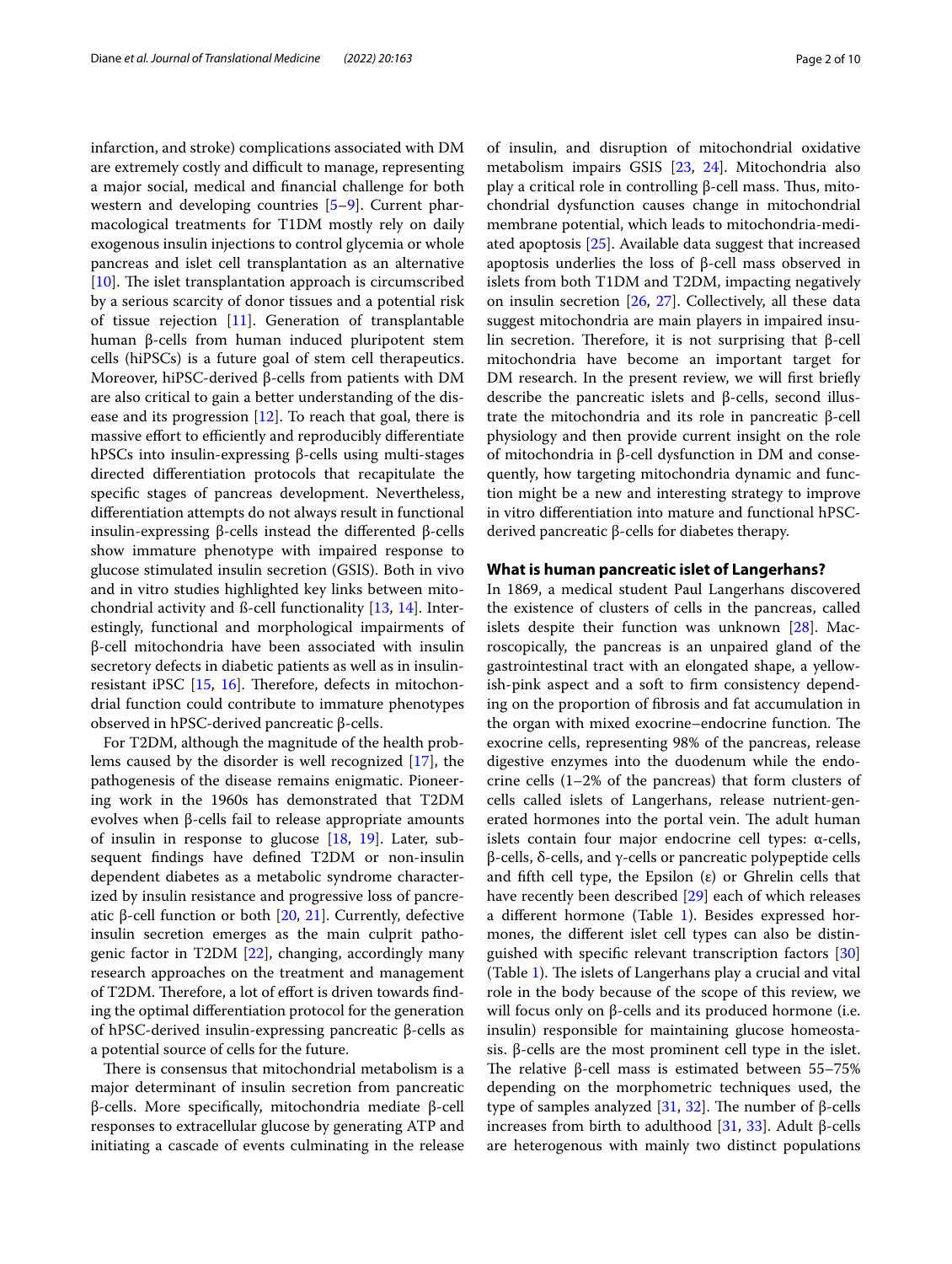<span id="page-2-0"></span>

|  |  | Table 1 Different cell types in the adult human endocrine pancreatic islet and their characteristics |  |
|--|--|------------------------------------------------------------------------------------------------------|--|
|--|--|------------------------------------------------------------------------------------------------------|--|

|                                | Cell types         |                             |              |                        |           |  |  |
|--------------------------------|--------------------|-----------------------------|--------------|------------------------|-----------|--|--|
|                                | a-cells            | <b>B-cells</b>              | δ-cells      | y-cells                | ε cells   |  |  |
| Hormone secreted               | Glucagon           | Insulin                     | Somatostatin | Pancreatic polypeptide | Ghrelin   |  |  |
| Molecular weight (kDa)         | 3.5                | 5.8                         | 1.5          | 4.2                    | 3.4       |  |  |
| Amino acids                    | 29                 | 51                          | 14           | 36                     | 28        |  |  |
| Half-life (min)                | $8 - 18$           | 15                          | 1–3          | $6 - 7$                | $27 - 31$ |  |  |
| Volume % (adult)               | $30 - 45$          | $55 - 75$                   | < 10         | < 10                   | < 1       |  |  |
| Specific transcription factors | Nkx2.2, Arx, MafB, | Pdx1, Nkx6.1, MafA,<br>MafB | Pax4. Pdx1.  | Nkx2.2, Arx,           |           |  |  |

*Pdx1* pancreatic duodenal homeobox gene 1, *Nkx2.2* NK class of homeodomain-encoding genes 2.2, *Nkx6.1* NK class of homeodomain-encoding genes 6.1, *MafA* V-maf musculoaponeurotic fbrosarcoma oncogene family protein A, *MafB* V-maf musculoaponeurotic fbrosarcoma oncogene family protein B, *Arx* aristaless pairedclass homeobox gene, *Pax4* paired homeodomain factor 4, ?: not determined yet

identifed: the "leader" β-cells representing less than 10% of total β-cells, with pacemaker properties and the 'follower' β-cells (>90%) [\[34](#page-8-12)]. β-cells synthesize and secrete insulin, a 51-aminoacid peptide that is essential for cellular nutrient uptake. Insulin has a strong hypoglycemic action and its discovery by Frederick Banting in 1920 has tremendously paved our understanding of diabetes from the ancient Egyptians and its clinical application was one of the major medical breakthroughs of the twentieth century.

## **Structure of mitochondria: a unique and powerhouse of the cell**

Mitochondrion is a double-membrane-bound intracellular organelle present in most of the eukaryotic cells. One eukaryotic cell contains hundreds of mitochondria [\[35](#page-8-13)]. Mitochondria are termed the powerhouses of the cell as they produce most of the energy or ATP required by the cell. They have their own circular genome (mtDNA) which carries only 37 genes from which 13 genes are coding for proteins of the electron transport chains of the oxidative phosphorylation (OXPHOS) and the rest are coding for the 2 rRNA and the 22 tRNA [\[36](#page-8-14)]. Mitochondrial DNA is maternally inherited and replicated independently of the host genome but the great majority of the proteins regulating mitochondrial structure, biogenesis and function are encoded by the nuclear genome and imported into the mitochondria. For example, the transcription and replication of mtDNA is regulated by the mitochondrial transcription factor A (TFAM), which is encoded by the nucleus DNA [[37](#page-8-15)], indicating a clear complex and bidirectional regulation between the nucleus and the mitochondria. Mitochondria has diameter of  $\sim$  0.5 to 1  $\mu$ m, but their size and structure vary considerably both between diferent cell types and within the cell [[38](#page-8-16)]. Also, the number of mitochondria in a mammalian cell vary widely by organism, tissue, and cell type. For example, a mature red blood cell has no mitochondria [\[39](#page-8-17)], whereas some somatic cells (fbroblast cells), contain  $>$  2000 mitochondria [\[40\]](#page-8-18). The mitochondrion is structurally composed of four compartments that carry out specialized functions. These compartments include: (i) the outer membrane, which contains a large number of integral protein structures called porins that allows ions and small molecules to freely difuse, (ii) the intermembranous space, where protons are accumulated and generate an electrochemical gradient, (iii) the inner membrane, which is freely permeable only for oxygen,  $CO<sub>2</sub>$  and H<sub>2</sub>O. It also allows the transport of adenosine triphosphate (ATP) and contains subunit complexes of the electron transport chains; and (iv) the matrix where oxidation of pyruvate and fatty acids and the tricarboxylic acid (TCA) cycle occur. The presence of cristae formed by infoldings of the inner membrane gives mitochondria its characteristic morphology. Mitochondria are highly dynamic organelles, and their morphology is regulated by cycles of fusion and fssion, collectively termed mitochondrial dynamics [\[41](#page-8-19)]. Mitochondria serve a number of roles in diferent cellular processes, with the most signifcant one of which is that of energetic powerhouses for cellular activities [[42\]](#page-8-20).

## **Consensus model of mitochondria and glycolysis cooperation in glucose‑stimulated insulin secretion**

Glucose is an essential metabolic substrate and a major source of energy for almost all mammalian cells including pancreatic β-cells. Pancreatic β-cells sense changes in blood glucose and other secretagogues such as neurotransmitters and circulating hormones and adjust insulin secretion according to the needs of our bodies.

In healthy β-cells, glucose sensing is largely controlled by the activity of glucokinase [[43\]](#page-8-21) and mitochondrial oxidative ATP production  $[44, 45]$  $[44, 45]$  $[44, 45]$  $[44, 45]$ . Therefore, a tight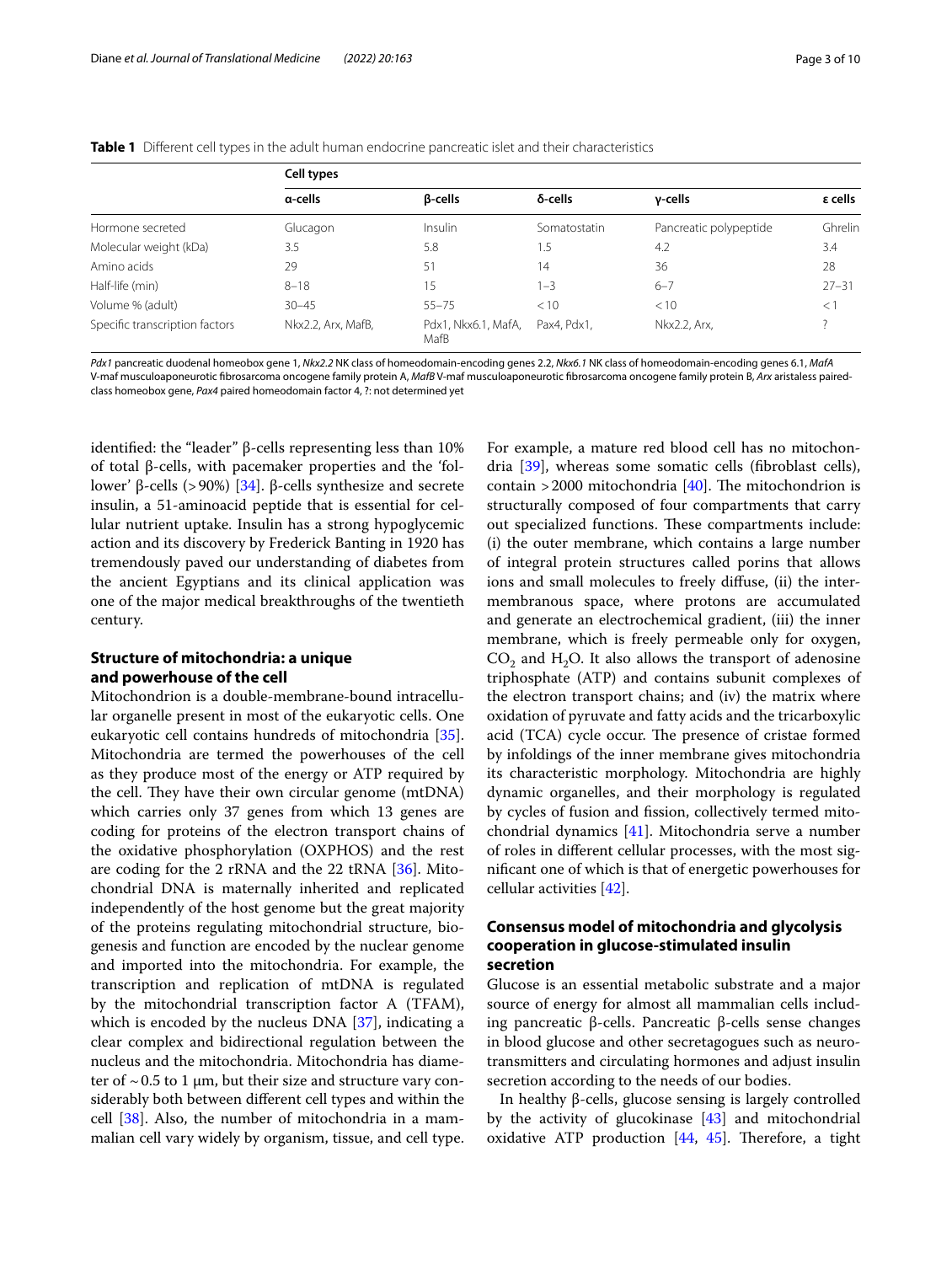coupling between glucose metabolism and insulin exocytosis is required to physiologically modulate the secretory response. Ultrastructural examination of the β-cell has suggested that the mitochondria are often in close proximity to the secretory insulin granules that may facilitate metabolism–secretion coupling [\[46](#page-8-24)]. Glucose enters β-cells by facilitated difusion through the glucose transporter (GLUT2 in rodents; mainly GLUT1 in humans) and is retained inside the cell through its phosphorylation by glucokinase, thereby initiating glycolysis [[47\]](#page-8-25) with pyruvate as the main end product due to extremely low lactate dehydrogenase activity in β-cells [\[48](#page-8-26)], as opposed to most tissues. Pyruvate is imported into mitochondria, where it feeds the tricarboxylic acid (TCA) cycle. TCA cycle activation induces transfer of electrons from TCA cycle intermediates to the respiratory chain via NADH and FADH<sub>2</sub> and subsequently ATP production via oxidative phosphorylation (OXPHOS) which leads to increase in cytosolic ATP/ADP ratio. This closes the ATP-sensitive  $K^+$  channels, producing a membrane depolarization that opens voltage-dependent  $Ca^{2+}$  channels: the influx of calcium increases cytosolic  $Ca^{2+}$  that triggers insulin exocytosis (Fig. [1\)](#page-3-0). This so-called classical  $K_{ATP}$  channeldependent pathway is the best characterized mechanism underlying the model for coupling of mitochondria and

GLUT2

glycolysis cooperation in GSIS in pancreatic β-cells. Furthermore, the paramount role of mitochondria in GSIS is demonstrated by the substantial positive correlation between mitochondrial membrane potential  $(\Delta \Psi_M)$  and GSIS [\[49\]](#page-8-27) as well as by complete inhibition of GSIS when OXPHOS is suppressed [\[50](#page-8-28)]. Interestingly, evidence has shown that at a subthreshold glucose level, the β-cell  $K_{ATP}$  channel is open leading to hyperpolarization of cell membrane and closure of voltage-gated  $Ca^{2+}$  channels, preventing thus insulin secretion [\[51](#page-8-29)]. In response to a high blood glucose concentration,  $β$ -cell K<sub>ATP</sub> channel-dependent insulin exocytotic machinery is initiated (Fig. [2\)](#page-4-0). Evidence has indicated that glucose can amplify insulin secretion independently of  $K_{ATP}$  channels [\[52](#page-8-30)]. Molecules involved in the  $K_{ATP}$  channel-independent stimulation of insulin secretion are Reactive Oxygen Species (ROS), glutamate, citrate and malate, and cAMP, NADPH, long chain acyl-CoA derivatives [53-[56\]](#page-8-32). These molecules called metabolic coupling factors cannot induce insulin secretion by themselves but are thought to amplify insulin secretion. Their role in the elevation of cytosolic  $Ca^{2+}$  goes beyond the generation of ATP neces-

sary for GSIS. Moreover, in the absence of glucose, fatty

acids may be metabolized to generate ATP and maintain basal levels of insulin secretion [\[57](#page-8-33), [58\]](#page-8-34). Fatty acids **ATP-Sensitive** Glucose K<sup>+</sup>- channel ATP/ADP - Channel Glucose **TCA** Glucokinase cycle Glucose-6-P Mitochondria **Exocytosis** of insulin Glycolysis granules VDAC1  $\epsilon$ IP3R Pyruvate

<span id="page-3-0"></span>**Fig. 1** Schematic overview of the consensus model of mitochondria and glycolysis cooperation in glucose-stimulated insulin secretion (GSIS). Glucose is phosphorylated by glucokinase and converted to pyruvate by glycolysis. Pyruvate preferentially enters the mitochondria and fuels the TCA cycle, resulting in the transfer of reducing equivalents to the respiratory chain, leading to hyperpolarization of the mitochondrial membrane (ΔΨm↑) and generation of ATP. Subsequently, closure of KATP- channels depolarizes the cell membrane (ΔΨc↓). This opens voltage-gated Ca2<sup>+</sup> channels, raising the cytosolic Ca<sup>2+</sup> concentration, which triggers insulin exocytosis. ER-mitochondria interaction has been proposed to participate in the metabolism–secretion coupling. Ca2<sup>+</sup> is transferred from ER to mitochondria through inositol 1,4,5-trisphosphate receptor (IP3R) and voltage-dependent anion channel 1 (VDAC1)

**Endoplasmic reticulum**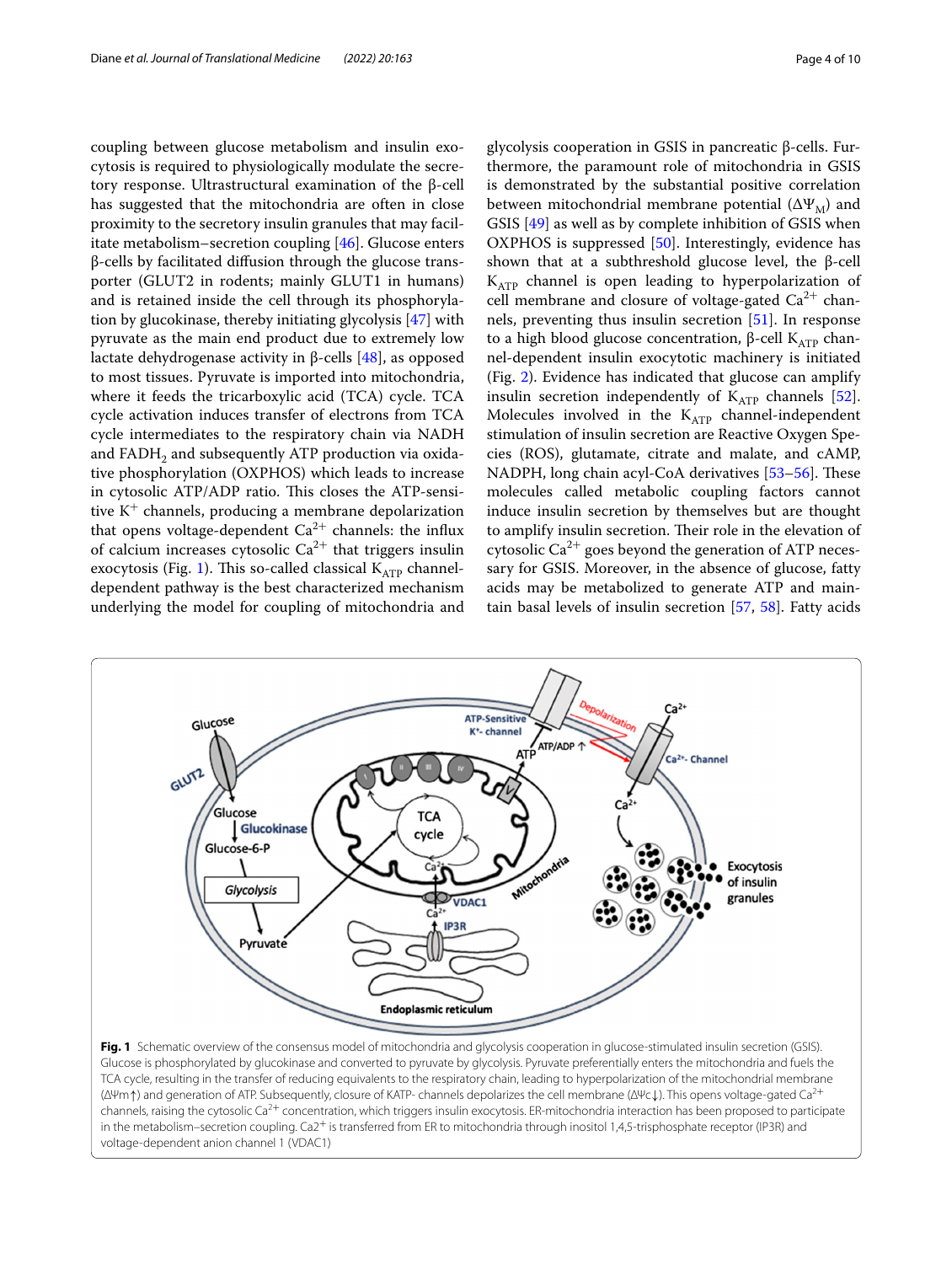

<span id="page-4-0"></span>appear to freely difuse into pancreatic β-cells through the plasma membrane [\[59\]](#page-8-35) where they are transformed in long-chain acyl-CoA, by acyl-CoA synthase (ACS), and enter the mitochondria via Carnitine Palmitoyl Transferase 1 (CPT-1) for  $\beta$ -oxidation [\[59](#page-8-35)]. The resulting acetyl-CoA is subsequently oxidized in the TCA cycle to generate ATP sufficient for β-cell survival, and basal insulin secretion. When the extracellular glucose concentration is increased, fatty acid oxidation is inhibited, glycolysis takes place  $[60, 61]$  $[60, 61]$  $[60, 61]$  $[60, 61]$  $[60, 61]$ . However, the effects of fatty acids on GSIS are directly correlated with chain length and the degree of unsaturation, where long-chain fatty acids (such as palmitate or linoleate) acutely improve, but chronically reduce insulin release in response to glucose stimulation.

## **β‑cell mitochondria in diabetes mellitus**

Mitochondrial dysfunction is an important contributor to human pathology and it is estimated that mutations of mitochondrial DNA (mtDNA) cause approximately up to 1% of all types of diabetes mellitus  $[62]$  $[62]$  $[62]$ , and often unrecognized by clinicians. In pancreatic β-cells, mitochondria play a central role in coupling glucose metabolism to insulin exocytosis, thereby ensuring strict control of GSIS. Therefore, any defects in mitochondrial function impair this metabolic coupling, and ultimately promote DM. Interestingly, functional and morphological impairments of β-cell mitochondria have been implicated

as a key factor in insulin secretory defects associated with DM  $[15]$  $[15]$ . In INS-1 cells, exposure to 2  $\mu$ M of inorganic arsenic, one of the most widespread environmental diabetogens according to epidemiological studies, diminishes GSIS by inhibiting oxygen-dependent mitochondrial metabolism without altering non-mitochondrial respiration  $[63]$  $[63]$ . A pivotal role of mitochondria in the pathogenesis of DM is supported by the fndings that mtDNA mutations in humans, as well as pancreatic β-cell–specifc knockout of TFAM in mouse, cause diabetes [\[62](#page-8-38), [64](#page-8-40)]. Interestingly, ex-vivo physiological studies of metabolism secretion coupling performed in islets isolated from 7–9-week old TFAM-mutant mice showed reduced hyperpolarization of the mitochondrial membrane potential ( $\Delta \Psi_M$ ), impaired Ca<sup>2+</sup> signaling and lowered GSIS [[62\]](#page-8-38). Moreover, mouse pancreatic β-cell line, MIN6 with mtDNA depletion are glucose unresponsive, displayed impaired insulin secretion induced by glucose, leucine, and sulfonylureas and are characterized by defective mitochondria [\[65](#page-8-41)[–67](#page-8-42)] indicating the involvement of the mitochondrial dysfunction induced by depleted mtDNA in impaired GSIS. Indeed, the impact of mitochondrial DNA mutations is most pronounced in tissues with a low mitotic rate and high ATP production, such as islet cells. Pathophysiologically, there are in total 54 known mtDNA mutations (deletions, substitutions and point mutations) implicated in diabetes development [[68\]](#page-8-43). Among these, the most frequently encountered is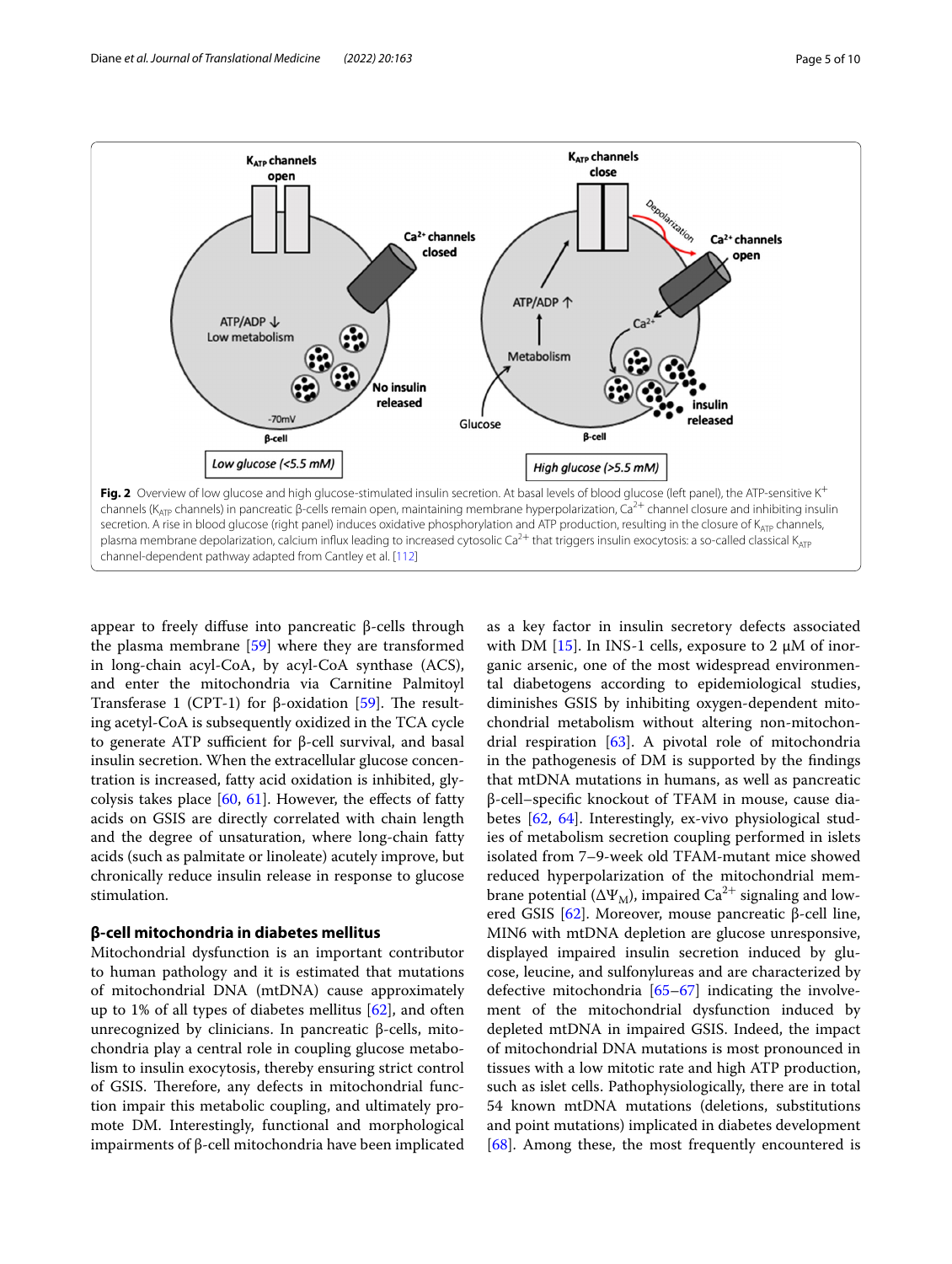the A to G substitution at position bp3243 (A3243G) in a gene encoding for tRNA of leucine [[69](#page-8-44)]. Patients with this mutation have impaired GSIS. The disease is maternally inherited due to the transmission mode of mtDNA afecting approximately 1% of the general population [[69\]](#page-8-44) and up to 10% in T1DM patients [[70](#page-9-1)]. In spite the mechanism underlying the A3243G mutation-induced maternal diabetes is not fully understood, most studies pointed out that β-cell dysfunction and impaired insulin secretion become the most prominent characteristics than the insulin resistance in these patients [\[71](#page-9-2)]. Moreover, A3243G point mutation results in decreased  $O<sub>2</sub>$  consumption and ATP generation associated with altered mitochondrial morphology [[72](#page-9-3)]. Furthermore, point mutations of the glucokinase (GCK) gene leads to Type 2 Maturity Onset Diabetes of the Young (MODY2), a monogenic diabetes inherited in an autosomal dominant mode [\[73](#page-9-4)]. GCK (hexokinase IV), a glucose sensor expressed in pancreatic β-cells, is a key enzyme in glucose metabolism catalyzing the conversion of glucose to glucose-6-phosphate and thus controls GSIS. Studies have reported that diminished β-cell GCK activity is primarily responsible for the hyperglycemia in MODY2 as mice lacking GCK specifcally in β-cells are phenotypically similar to animals with a global GCK knock-out [[74\]](#page-9-5). These mice either globally deficient in GCK, or lacking GCK only in β-cells, die within 3 days of birth from severe diabetes. Besides MODY2, MODY3, the most common form of this inherited disease, has been linked to mutations in the transcription factor hepatocyte nuclear factor-1 alpha (HNF1 alpha). HNF1-a controls multiple genes implicated in pancreatic β-cell function and notably in metabolism-secretion coupling. Deletion of the HNF-1a gene in mice results in diabetes [\[75](#page-9-6)]. Mechanistically, in β-cells, mutations of HNF-1a gene leads to impaired nutrient-evoked mitochondrial ATP production, mitochondrial membrane potential and reduced intracellular  $Ca^{2+}$  and subsequently dysfunctional GSIS [[76](#page-9-7), [77\]](#page-9-8).

Mitochondria are highly dynamic organelles that function as heterogeneous networks. Their morphology is regulated by coordinated cycles of fusion and fission, collectively referred as "mitochondrial dynamics" [\[78](#page-9-9)]. Proteins that regulate mitochondrial fusion and fission have been identifed. In mammals, fusion is regulated mainly by mitofusin 1 (Mfn1), mitofusin 2 (Mfn2), and optic atrophy protein 1 (Opa1) while fssion is mediated by Fis1, Drp1 and mitochondrial membrane fssion factor (MFF) [\[79](#page-9-10)[–81\]](#page-9-11). Mitochondrial dynamics have been reported to contribute to mitochondrial quality control and function in a number of systems including pan-creatic β-cells [\[82,](#page-9-12) [83](#page-9-13)]. The implication of mitochondrial dynamics in maintaining β-cell mitochondrial homeostasis resulted from study showing impaired mitochondrial morphology in animal models of diabetes  $[54]$  $[54]$ . Recent data suggest that β-cells normally contain a flamentous network of mitochondria, but when mitochondria become chronically fused or fragmented, GSIS is impaired [[84\]](#page-9-14) [[85\]](#page-9-15). Additionally, abnormal mitochondrial dynamic was observed in pancreatic β-cells postmortem from T2D patients  $[15]$  $[15]$  $[15]$ . The role of mitochondrial dynamics proteins in the regulation of β-cell function has been investigated by using genetic tools in  $β$ -cell lines [[86](#page-9-16)]. Thus, overexpression of Drp1 or Fis1 in INS-1 cells reduced GSIS [\[85](#page-9-15), [87\]](#page-9-17). In spite the molecular mechanisms remain not fully understood yet, these studies highlighted the pivotal role on how changes in mitochondrial dynamics and morphology afect pathways that infuence pancreatic β-cells insulin secretory function. Understanding the molecular mechanisms controlling mitochondrial dynamics is crucial to decipher how mitochondrial shape meets or correlates with β-cell function.

## **ER‑mitochondria communication in the control of GSIS**

Inter-organelle communication is an emerging aspect of cell biology, and the nature of this network has been reported to allow the adaptations of metabolism according to cellular needs. Importantly, ER and mitochondria are no longer considered as individual organelles in the cell as they physically interact in a highly dynamic and regulated manner, forming specifc microdomains, termed mitochondria-associated membranes (MAM) [[88\]](#page-9-18). Organelle contact site does not involve membrane fusion but is mediated through "protein bridges" [\[89](#page-9-19)]. It is well established that MAM play a central role in cellular  $Ca^{2+}$  homeostasis [\[90,](#page-9-20) [91\]](#page-9-21) and more recently, ER-mitochondria interactions have been shown to potentially regulate several aspects of mitochondria functions, including mitochondria dynamics, oxidative metabolism [[91,](#page-9-21) [92](#page-9-22)] and apoptosis [\[93\]](#page-9-23). Most of these functions are intimately connected to the  $Ca^{2+}$  status of mitochondria, since  $Ca^{2+}$  transferred from ER to mitochondria is pivotal for the regulation of mitochondrial energy metabolism (as three enzymes of TCA cycle are  $Ca^{2+}$ dependent), thus infuencing ATP synthesis: the inhibition, or the absence of the transfer causes a decrease in ATP levels [\[94](#page-9-24)]; therefore, MAM could be viewed as an important hub for hormonal and nutrient signalling in many organs. Until the last decades, the most described functions of ER-mitochondria interactions are lipid biosynthesis, pointing at a role of MAM in lipid metabolism [[95–](#page-9-25)[97\]](#page-9-26). Importantly, alterations of the ER-mitochondria coupling leading to disruption of lipid homeostasis have been commonly associated with the pathogenesis of metabolism-related diseases such as obesity, T2DM,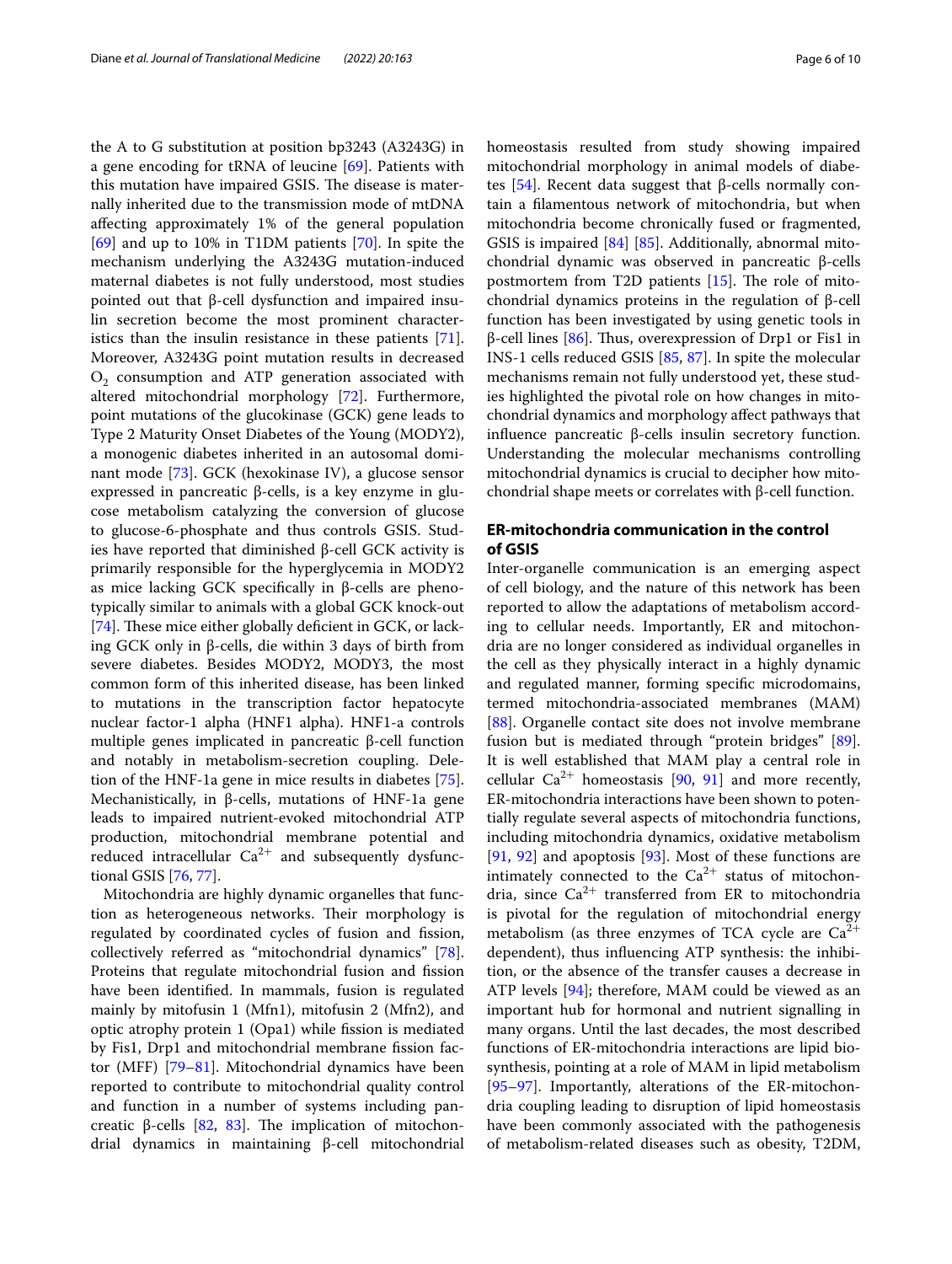non-alcoholic fatty liver disease (NAFLD) [\[98](#page-9-27)-100]. This subcellular communication has now been integrated to the involvement of ER and mitochondria in DM. In this regard, recent evidence reports an association between ER-mitochondria miscommunication and β-cell dysfunction in diabetic patients [[101\]](#page-9-29). Mechanistically, ER-mitochondria miscommunication promotes mitochondrial dysfunction, ER stress, altered  $Ca^{2+}$  homeostasis and subsequently leads to alterations of both insulin action and secretion in DM [[102](#page-9-30)]. Furthermore, induction of ER stress by treatment with palmitate signifcantly reduced ER-mitochondria crosstalk and altered GSIS in the murine Min6-B1 β-cell line  $[101]$  $[101]$ . Collectively, this evidence highlights the importance of MAM in nutrient-regulated signaling pathways in the control of glucose and insulin homeostasis and suggests that targeting MAM structure and function could be a novel strategy for the management of DM and generation of fully functional hPSC-derived β-cells.

## **Role of mitochondria in the functionality of hiPSC‑derived pancreatic cells**

β-cells are known to facilitate glucose-stimulated insulin secretion (GSIS) through increased mitochondrial oxidative ATP production [[54,](#page-8-45) [103\]](#page-9-31), indicating that increased mitochondrial activity is a cellular component required for GSIS. Whereas the role of pancreatic β-cell mitochondria in impaired GSIS and DM is well established, its role in the maturation and functionality of hPSCderived pancreatic β-cells remains poorly understood. Current pharmacological treatments for T1DM mostly rely on daily injections of exogenous insulin to control glycemia or whole pancreas and islet cell transplantation as an alternative  $[10]$  $[10]$ . The islet transplantation approach is circumscribed by a serious scarcity of donor tissues and a potential risk of tissue rejection  $[11]$ . Generation of transplantable human β-cells from human pluripotent stem cells, such as embryonic stem cells (hESC) and induced pluripotent stem cells (hiPSC), is an ultimate goal of stem cell therapeutics. However, most of hPSCderived β-cells (insulin-expressing β-cells) generated from in vitro diferentiation protocols express known adult β-cell markers but are not fully functionally mature [[34\]](#page-8-12). A large number of studies have found that many transcription factors such as PDX1, NKX6.1, MAFA play important roles in the process of functional maturation of immature β-cells  $[104]$  $[104]$ . The absence or abnormal expression of any of these key factors leads to generation of hPSC-derived β-cells that resemble fetal cells with immature phenotype [[104\]](#page-9-32). Functionally, the immaturity of mitochondrial NADH shuttles contributes to the inability of fetal, newborn, and newly regenerated β-cells to secrete insulin in response to glucose [[105\]](#page-9-33). NADH shuttle system is essential for coupling glycolysis with the activation of mitochondrial energy metabolism to trigger GSIS. As mitochondria plays an important and crucial role in β-cells function, it is possible that functionally defective mitochondria NADH shuttle system underlies the generation of immature and non-functional diferentiated hPSC-derived β-cells. Also, all insulin-expressing hPSC-derived β-cells obtained in vitro do not fully recapitulate the biphasic insulin secretion in vitro observed with human cadaveric islets. They do not achieve an in vitro GSIS response equivalent to that of cadaveric islets in terms of the magnitude of insulin secretion [\[106](#page-9-34)]. In cadaveric islet, the response to glucose challenge was approximately tenfold higher than basal secretion, whereas only 2.2-fold increased was observed in hPSCderived β-clusters in spite of equal amount of mitochondrial mass per cell [[106](#page-9-34)], suggesting that diferentiated hPSC-derived β-cells might have metabolically dysfuntional mitochondria. Interestingly, reduced anaplerotic cycling in the mitochondria has been identifed as an underlying mechanism associated with reduced GSIS in hPSC-derived β-cells [\[106\]](#page-9-34). Therefore, proper mitochondrial function is a cornerstone of β-cell stimulus secretion coupling. β-cells are known to functionally mature postnatally, including acquiring the ability to properly secrete insulin in response to glucose [\[107](#page-9-35), [108\]](#page-9-36). Consistently, islets isolated from neonatal mice showed impaired GSIS [[109](#page-9-37)] likely attributed to a generalised low activity and expression of the key metabolic genes including mitochondrial membrane shuttles (glycerol phosphate, malate–aspartate, pyruvate–citrate and pyruvate–malate shuttles), through which glycolysis-derived NADH is reoxidised. Additionally, increasing NADH shuttle activity in fetal rat islets using mitochondrial glyceraldehyde 3-phosphate dehydrogenase (GPDH) cDNA signifcantly improved GSIS [[105\]](#page-9-33). This indicates that the immaturity of the NADH shuttles contributes to impaired GSIS observed in fetal β-cells. Moreover, induction of ERRγ, one of the three paralogs of the estrogen-related receptors (ERRs), known to drive a transcriptional network activating mitochondrial oxidative phosphorylation, the electron transport chain, and ATP production required for GSIS improved insulin secretion in neonatal islets as well as in iPSC-derived β-like cells  $[109]$  $[109]$ . In addition, exenatide, a GLP-1 analog, has been recently reported to enhance GSIS in Friedreich ataxia patient-specifc iPSC through its mitochondrial function promoting efect [[110\]](#page-9-38). These results strongly suggest a key role for metabolically active mitochondria in the induction of functional β-cells. Most diferentiation protocols [\[111\]](#page-9-39) that attempt to mimic developmental events used small molecules to either activate or repress key transcriptional factors for lineage specification signals may be insufficient to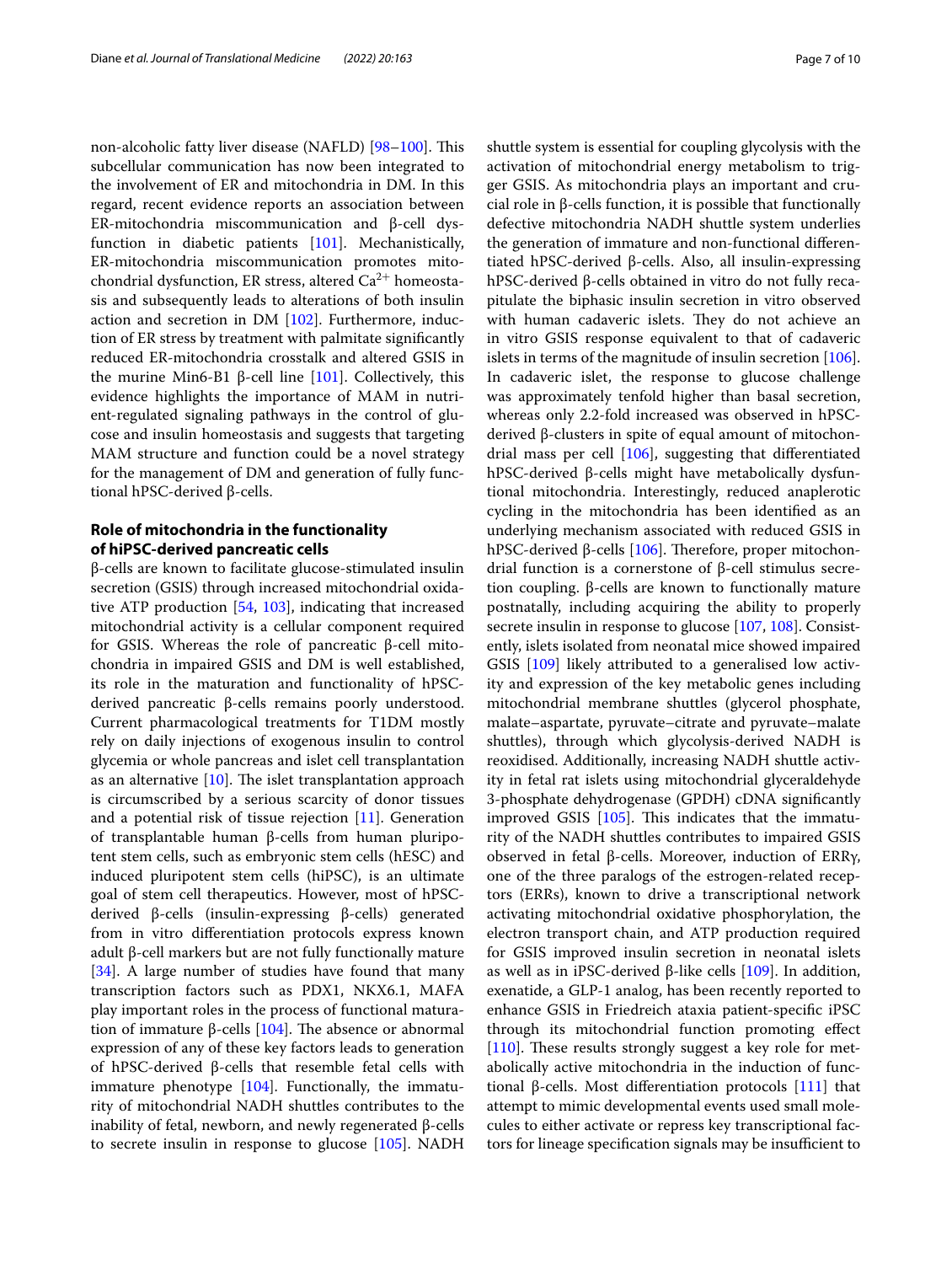fully promote diferentiation and maturity. Indeed, other factors required for GSIS such as induction of metabolically active mitochondria may also be needed for maturation to achieve functionality of hPSC-derived β-cells in vitro. Collectively, all these fndings suggest that targeting mitochondrial function may be the missing puzzle piece to further perfect the diferentiation protocol for generation of mature and functional hPSC-derived β-cells with GSIS profle similar to human cadaveric islets for drug screening or potentially for cell therapy in the future.

## **Conclusion**

Multiple mechanisms are involved in impaired insulin secretion associated with diabetes mellitus due to either dysfunction or loss of pancreatic β-cells. However, evidence suggests that dysfunction in ß-cell mitochondrial metabolism and function contributes to insulin secretory defects in diabetic patients. In this review we highlight the role of mitochondrial ß-cell in coupling glucose metabolism to insulin exocytosis and summarize recent progress for the implication of mitochondria in β-cell dysfunction in defective insulin secretion in DM as well as in generated in vitro hPSC-derived ß-cells with immature phenotype. Therefore, for research focused on developing β-cell replacement strategies for potential diabetes therapy or drug screening, targeting mitochondria function might be a new and interesting approach to further perfect the diferentiation protocol for generation of mature and functional hPSC-derived β-cells with GSIS profle similar to human cadaveric islets.

**Acknowledgements**

Not applicable.

#### **Authors' contributions**

AD wrote the manuscript, NAA draw the fgures, RA, searched the literature and edited the manuscript, HHAAA reviewed and edited the manuscript. All authors read and approved the fnal manuscript.

#### **Funding**

Open Access funding provided by the Qatar National Library. This work was supported by Qatar Biomedical Research Institute, Hamad Bin Khalifa University, Qatar foundation intramural grant (BR01) to Dr. Heba H. A A Al-Siddiqi.

#### **Availability of data and materials**

Not applicable.

#### **Declarations**

**Ethics approval and consent to participate** Not applicable.

#### **Consent for publication**

All authors have reviewed the fnal version of the manuscript and approved it for publication.

#### **Competing interests**

All authors declare that they have no competing interests.

Received: 19 January 2022 Accepted: 1 March 2022 Published online: 09 April 2022

#### <span id="page-7-0"></span>**References:**

- 1. Atkinson MA, Bluestone JA, Eisenbarth GS, Hebrok M, Herold KC, Accili D, Pietropaolo M, Arvan PR, Von Herrath M, Markel DS, Rhodes CJ. How does type 1 diabetes develop?: the notion of homicide or beta-cell suicide revisited. Diabetes. 2011;60:1370–9.
- 2. PrayGod G, Filteau S, Range N, Kitilya B, Kavishe BB, Ramaiya K, Jeremiah K, Rehman AM, Changalucha J, Olsen MF, et al. beta-cell dysfunction and insulin resistance in relation to pre-diabetes and diabetes among adults in north-western Tanzania: a cross-sectional study. Trop Med Int Health. 2021;26:435–43.
- <span id="page-7-1"></span>3. Eizirik DL, Pasquali L, Cnop M. Pancreatic beta-cells in type 1 and type 2 diabetes mellitus: diferent pathways to failure. Nat Rev Endocrinol. 2020;16:349–62.
- <span id="page-7-2"></span>4. Zheng Y, Ley SH, Hu FB. Global aetiology and epidemiology of type 2 diabetes mellitus and its complications. Nat Rev Endocrinol. 2018;14:88–98.
- <span id="page-7-3"></span>5. Maric-Bilkan C. Sex differences in micro- and macro-vascular complications of diabetes mellitus. Clin Sci (Lond). 2017;131:833–46.
- 6. Dal Canto E, Ceriello A, Ryden L, Ferrini M, Hansen TB, Schnell O, Standl E, Beulens JW. Diabetes as a cardiovascular risk factor: an overview of global trends of macro and micro vascular complications. Eur J Prev Cardiol. 2019;26:25–32.
- 7. Bommer C, Heesemann E, Sagalova V, Manne-Goehler J, Atun R, Barnighausen T, Vollmer S. The global economic burden of diabetes in adults aged 20–79 years: a cost-of-illness study. Lancet Diabetes Endocrinol. 2017;5:423–30.
- 8. Pradeepa R, Mohan V. Prevalence of type 2 diabetes and its complications in India and economic costs to the nation. Eur J Clin Nutr. 2017;71:816–24.
- <span id="page-7-4"></span>9. Bener A, Kim EJ, Mutlu F, Eliyan A, Delghan H, Nofal E, Shalabi L, Wadi N. Burden of diabetes mellitus attributable to demographic levels in Qatar: an emerging public health problem. Diabetes Metab Syndr. 2014;8:216–20.
- <span id="page-7-5"></span>10. Pickup JC. Insulin-pump therapy for type 1 diabetes mellitus. N Engl J Med. 2012;366:1616–24.
- <span id="page-7-6"></span>11. Matsumoto S, Shimoda M. Current situation of clinical islet transplantation from allogeneic toward xenogeneic. J Diabetes. 2020;12:733–41.
- <span id="page-7-7"></span>12. Maxwell KG, Millman JR. Applications of iPSC-derived beta cells from patients with diabetes. Cell Rep Med. 2021;2:100238.
- <span id="page-7-8"></span>13. El-Assaad W, Joly E, Barbeau A, Sladek R, Buteau J, Maestre I, Pepin E, Zhao S, Iglesias J, Roche E, Prentki M. Glucolipotoxicity alters lipid partitioning and causes mitochondrial dysfunction, cholesterol, and ceramide deposition and reactive oxygen species production in INS832/13 ss-cells. Endocrinology. 2010;151:3061–73.
- <span id="page-7-9"></span>14. Kwak SH, Park KS. Role of mitochondrial DNA variation in the pathogenesis of diabetes mellitus. Front Biosci (Landmark Ed). 2016;21:1151–67.
- <span id="page-7-10"></span>15. Anello M, Lupi R, Spampinato D, Piro S, Masini M, Boggi U, Del Prato S, Rabuazzo AM, Purrello F, Marchetti P. Functional and morphological alterations of mitochondria in pancreatic beta cells from type 2 diabetic patients. Diabetologia. 2005;48:282–9.
- <span id="page-7-11"></span>16. Burkart AM, Tan K, Warren L, Iovino S, Hughes KJ, Kahn CR, Patti ME. Insulin resistance in human iPS cells reduces mitochondrial size and function. Sci Rep. 2016;6:22788.
- <span id="page-7-12"></span>17. American Diabetes Association. Economic consequences of diabetes mellitus in the US. Diabetes Care. 1998;21:296–309.
- <span id="page-7-13"></span>18. Bagdade JD, Bierman EL, Porte D Jr. The signifcance of basal insulin levels in the evaluation of the insulin response to glucose in diabetic and nondiabetic subjects. J Clin Invest. 1967;46:1549–57.
- <span id="page-7-14"></span>19. Simpson RG, Benedetti A, Grodsky GM, Karam JH, Forsham PH. Early phase of insulin release. Diabetes. 1968;17:684–92.
- <span id="page-7-15"></span>20. Donath MY, Shoelson SE. Type 2 diabetes as an infammatory disease. Nat Rev Immunol. 2011;11:98–107.
- <span id="page-7-16"></span>21. Elsayed AK, Vimalraj S, Nandakumar M, Abdelalim EM. Insulin resistance in diabetes: The promise of using induced pluripotent stem cell technology. World J Stem Cells. 2021;13:221–35.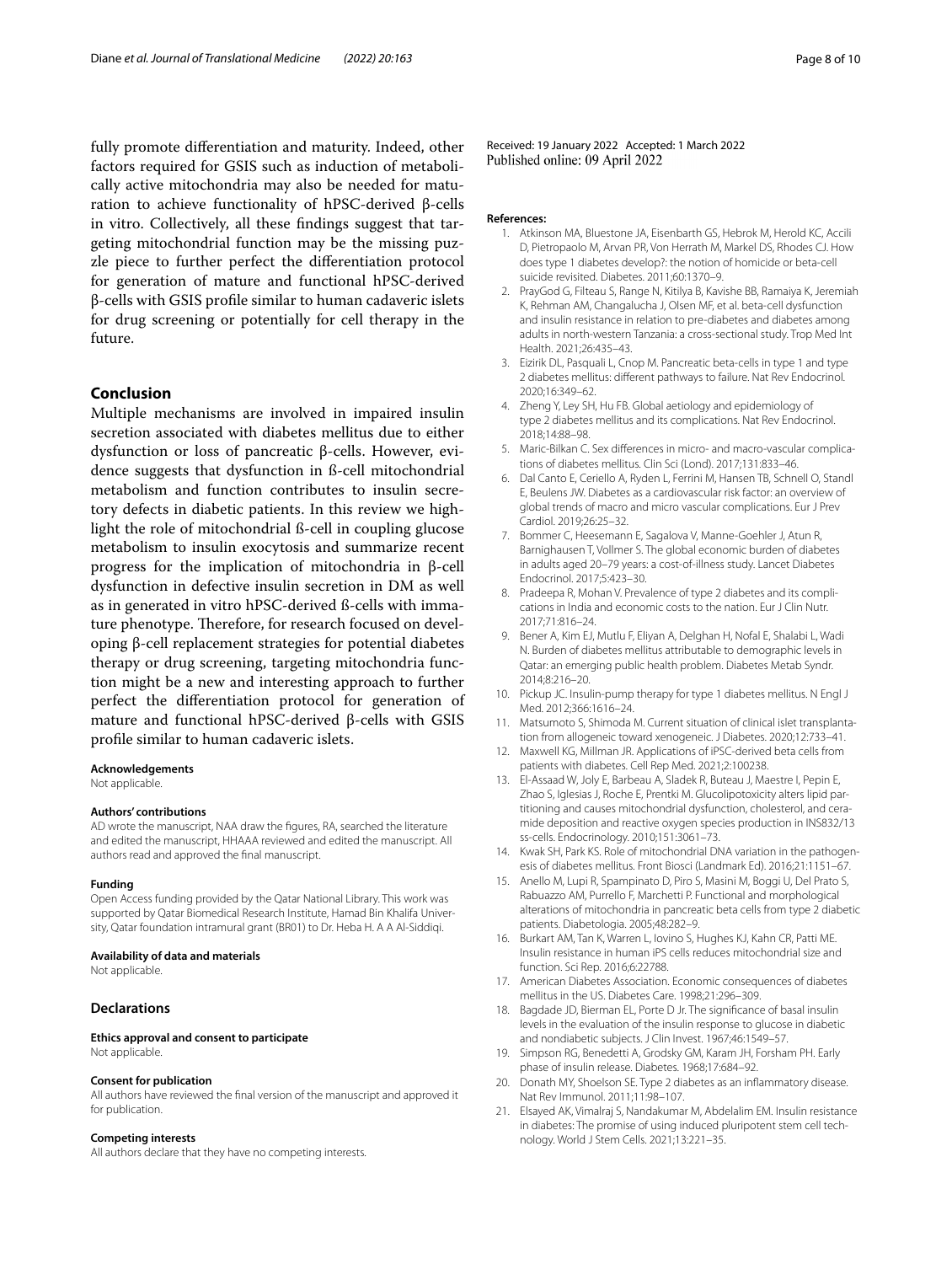- <span id="page-8-0"></span>22. Ashcroft FM, Rorsman P. Diabetes mellitus and the beta cell: the last ten years. Cell. 2012;148:1160–71.
- <span id="page-8-1"></span>23. Nicholas LM, Valtat B, Medina A, Andersson L, Abels M, Mollet IG, Jain D, Eliasson L, Wierup N, Fex M, Mulder H. Mitochondrial transcription factor B2 is essential for mitochondrial and cellular function in pancreatic beta-cells. Mol Metab. 2017;6:651–63.
- <span id="page-8-2"></span>24. Mulder H. Transcribing beta-cell mitochondria in health and disease. Mol Metab. 2017;6:1040–51.
- <span id="page-8-3"></span>25. Xiong S, Mu T, Wang G, Jiang X. Mitochondria-mediated apoptosis in mammals. Protein Cell. 2014;5:737–49.
- <span id="page-8-4"></span>26. Moin ASM, Butler AE. Alterations in beta cell identity in type 1 and type 2 diabetes. Curr Diab Rep. 2019;19:83.
- <span id="page-8-5"></span>27. Butler AE, Janson J, Bonner-Weir S, Ritzel R, Rizza RA, Butler PC. Beta-cell deficit and increased beta-cell apoptosis in humans with type 2 diabetes. Diabetes. 2003;52:102–10.
- <span id="page-8-6"></span>28. Barach JH. Paul Langerhans, 1847–1888. Diabetes. 1952;1:411–3.
- <span id="page-8-7"></span>29. Wierup N, Svensson H, Mulder H, Sundler F. The ghrelin cell: a novel developmentally regulated islet cell in the human pancreas. Regul Pept. 2002;107:63–9.
- <span id="page-8-8"></span>30. Dassaye R, Naidoo S, Cerf ME. Transcription factor regulation of pancreatic organogenesis, diferentiation and maturation. Islets. 2016;8:13–34.
- <span id="page-8-9"></span>31. Walker JT, Saunders DC, Brissova M, Powers AC. The human islet: miniorgan with mega-impact. Endocr Rev. 2021;42:605–57.
- <span id="page-8-10"></span>32. Wang YJ, Traum D, Schug J, Gao L, Liu C, Consortium H, AtkinsonPowers MAAC, Feldman MD, Naji A. Multiplexed in situ imaging mass cytometry analysis of the human endocrine pancreas and immune system in type diabetes. Cell Metab. 2019. [https://doi.org/10.1016/j.cmet.2019.01.](https://doi.org/10.1016/j.cmet.2019.01.003) [003](https://doi.org/10.1016/j.cmet.2019.01.003).
- <span id="page-8-11"></span>33. Meier JJ, Butler AE, Saisho Y, Monchamp T, Galasso R, Bhushan A, Rizza RA, Butler PC. Beta-cell replication is the primary mechanism subserving the postnatal expansion of beta-cell mass in humans. Diabetes. 2008;57:1584–94.
- <span id="page-8-12"></span>Bourgeois S, Sawatani T, Van Mulders A, De Leu N, Heremans Y, Heimberg H, Cnop M, Staels W. Towards a functional cure for diabetes using stem cell-derived beta cells: are we there yet? Cells. 2021;10:191.
- <span id="page-8-13"></span>Okie JG, Smith VH, Martin-Cereceda M. Major evolutionary transitions of life, metabolic scaling and the number and size of mitochondria and chloroplasts. Proc Biol Sci. 2016;283:20160611.
- <span id="page-8-14"></span>36. Wallace DC. Mitochondrial diseases in man and mouse. Science. 1999;283:1482–8.
- <span id="page-8-15"></span>37 Bonekamp NA, Jiang M, Motori E, Garcia Villegas R, Koolmeister C, Atanassov I, Mesaros A, Park CB, Larsson NG. High levels of TFAM repress mammalian mitochondrial DNA transcription in vivo. Life Sci Alliance. 2021;4:e202101034.
- <span id="page-8-16"></span>38. Shami GJ, Cheng D, Verhaegh P, Koek G, Wisse E, Braet F. Three-dimensional ultrastructure of giant mitochondria in human non-alcoholic fatty liver disease. Sci Rep. 2021;11:3319.
- <span id="page-8-17"></span>39. Zhang ZW, Cheng J, Xu F, Chen YE, Du JB, Yuan M, Zhu F, Xu XC, Yuan S. Red blood cell extrudes nucleus and mitochondria against oxidative stress. IUBMB Life. 2011;63:560–5.
- <span id="page-8-18"></span>40. Bogenhagen DF. Mitochondrial DNA nucleoid structure. Biochim Biophys Acta. 2012;1819:914–20.
- <span id="page-8-19"></span>41. Giacomello M, Pyakurel A, Glytsou C, Scorrano L. The cell biology of mitochondrial membrane dynamics. Nat Rev Mol Cell Biol. 2020;21:204–24.
- <span id="page-8-20"></span>42. Papa S, Martino PL, Capitanio G, Gaballo A, De Rasmo D, Signorile A, Petruzzella V. The oxidative phosphorylation system in mammalian mitochondria. Adv Exp Med Biol. 2012;942:3–37.
- <span id="page-8-21"></span>43. Matschinsky FM, Wilson DF. The central role of glucokinase in glucose homeostasis: a perspective 50 years after demonstrating the presence of the enzyme in islets of Langerhans. Front Physiol. 2019;10:148.
- <span id="page-8-22"></span>44. Maechler P. Mitochondrial function and insulin secretion. Mol Cell Endocrinol. 2013;379:12–8.
- <span id="page-8-23"></span>45. Wiederkehr A, Wollheim CB. Mitochondrial signals drive insulin secretion in the pancreatic beta-cell. Mol Cell Endocrinol. 2012;353:128–37.
- <span id="page-8-24"></span>46. Wollheim CB. Beta-cell mitochondria in the regulation of insulin secretion: a new culprit in type II diabetes. Diabetologia. 2000;43:265–77.
- <span id="page-8-25"></span>47. Iynedjian PB. Molecular physiology of mammalian glucokinase. Cell Mol Life Sci. 2009;66:27–42.
- <span id="page-8-26"></span>Sekine N, Cirulli V, Regazzi R, Brown LJ, Gine E, Tamarit-Rodriguez J, Girotti M, Marie S, MacDonald MJ, Wollheim CB, et al. Low lactate

dehydrogenase and high mitochondrial glycerol phosphate dehydrogenase in pancreatic beta-cells. Potential role in nutrient sensing. J Biol Chem. 1994;269:4895–902.

- <span id="page-8-27"></span>49. Spacek T, Santorova J, Zacharovova K, Berkova Z, Hlavata L, Saudek F, Jezek P. Glucose-stimulated insulin secretion of insulinoma INS-1E cells is associated with elevation of both respiration and mitochondrial membrane potential. Int J Biochem Cell Biol. 2008;40:1522–35.
- <span id="page-8-28"></span>50. Mishra A, Liu S, Promes J, Harata M, Sivitz W, Fink B, Bhardwaj G, O'Neill BT, Kang C, Sah R, et al. Perilipin 2 downregulation in beta cells impairs insulin secretion under nutritional stress and damages mitochondria. JCI Insight. 2021;6:e144341.
- <span id="page-8-29"></span>51. Ashcroft FM, Rorsman P, Trube G. Single calcium channel activity in mouse pancreatic beta-cells. Ann N Y Acad Sci. 1989;560:410–2.
- <span id="page-8-30"></span>52. Chan CB, MacPhail RM. KATP channel-dependent and -independent pathways of insulin secretion in isolated islets from fa/fa Zucker rats. Biochem Cell Biol. 1996;74:403–10.
- <span id="page-8-31"></span>53. Maechler P. Glutamate pathways of the beta-cell and the control of insulin secretion. Diabetes Res Clin Pract. 2017;131:149–53.
- <span id="page-8-45"></span>54. Supale S, Li N, Brun T, Maechler P. Mitochondrial dysfunction in pancreatic beta cells. Trends Endocrinol Metab. 2012;23:477–87.
- 55. Antinozzi PA, Ishihara H, Newgard CB, Wollheim CB. Mitochondrial metabolism sets the maximal limit of fuel-stimulated insulin secretion in a model pancreatic beta cell: a survey of four fuel secretagogues. J Biol Chem. 2002;277:11746–55.
- <span id="page-8-32"></span>56. Farfari S, Schulz V, Corkey B, Prentki M. Glucose-regulated anaplerosis and cataplerosis in pancreatic beta-cells: possible implication of a pyruvate/citrate shuttle in insulin secretion. Diabetes. 2000;49:718–26.
- <span id="page-8-33"></span>57. Deeney JT, Gromada J, Hoy M, Olsen HL, Rhodes CJ, Prentki M, Berggren PO, Corkey BE. Acute stimulation with long chain acyl-CoA enhances exocytosis in insulin-secreting cells (HIT T-15 and NMRI beta-cells). J Biol Chem. 2000;275:9363–8.
- <span id="page-8-34"></span>58. Yaney GC, Corkey BE. Fatty acid metabolism and insulin secretion in pancreatic beta cells. Diabetologia. 2003;46:1297–312.
- <span id="page-8-35"></span>59. Hamilton JA, Kamp F. How are free fatty acids transported in membranes? Is it by proteins or by free diffusion through the lipids? Diabetes. 1999;48:2255–69.
- <span id="page-8-36"></span>60. Corkey BE, Glennon MC, Chen KS, Deeney JT, Matschinsky FM, Prentki M. A role for malonyl-CoA in glucose-stimulated insulin secretion from clonal pancreatic beta-cells. J Biol Chem. 1989;264:21608–12.
- <span id="page-8-37"></span>61. Berne C. The efect of fatty acids and ketone bodies on the biosynthesis of insulin in isolated pancreatic islets of obese hyperglycemic mice. Horm Metab Res. 1975;7:385–9.
- <span id="page-8-38"></span>62. Silva JP, Kohler M, Graf C, Oldfors A, Magnuson MA, Berggren PO, Larsson NG. Impaired insulin secretion and beta-cell loss in tissuespecifc knockout mice with mitochondrial diabetes. Nat Genet. 2000;26:336–40.
- <span id="page-8-39"></span>63. Dover EN, Beck R, Huang MC, Douillet C, Wang Z, Klett EL, Styblo M. Arsenite and methylarsonite inhibit mitochondrial metabolism and glucose-stimulated insulin secretion in INS-1 832/13 beta cells. Arch Toxicol. 2018;92:693–704.
- <span id="page-8-40"></span>64. Maassen JA, LM TH, Van Essen E, Heine RJ, Nijpels G, Jahangir Tafrechi RS, Raap AK, Janssen GM, Lemkes HH. Mitochondrial diabetes: molecular mechanisms and clinical presentation. Diabetes. 2004;53(Suppl 1):S103-109.
- <span id="page-8-41"></span>65. Soejima A, Inoue K, Takai D, Kaneko M, Ishihara H, Oka Y, Hayashi JI. Mitochondrial DNA is required for regulation of glucose-stimulated insulin secretion in a mouse pancreatic beta cell line, MIN6. J Biol Chem. 1996;271:26194–9.
- 66. Tsuruzoe K, Araki E, Furukawa N, Shirotani T, Matsumoto K, Kaneko K, Motoshima H, Yoshizato K, Shirakami A, Kishikawa H, et al. Creation and characterization of a mitochondrial DNA-depleted pancreatic beta-cell line: impaired insulin secretion induced by glucose, leucine, and sulfonylureas. Diabetes. 1998;47:621–31.
- <span id="page-8-42"></span>67. Kennedy ED, Maechler P, Wollheim CB. Efects of depletion of mitochondrial DNA in metabolism secretion coupling in INS-1 cells. Diabetes. 1998;47:374–80.
- <span id="page-8-43"></span>68 Dabravolski SA, Orekhova VA, Baig MS, Bezsonov EE, Starodubova AV, Popkova TV, Orekhov AN. The role of mitochondrial mutations and chronic infammation in diabetes. Int J Mol Sci. 2021;22:6733.
- <span id="page-8-44"></span>69. Murphy R, Turnbull DM, Walker M, Hattersley AT. Clinical features, diagnosis and management of maternally inherited diabetes and deafness